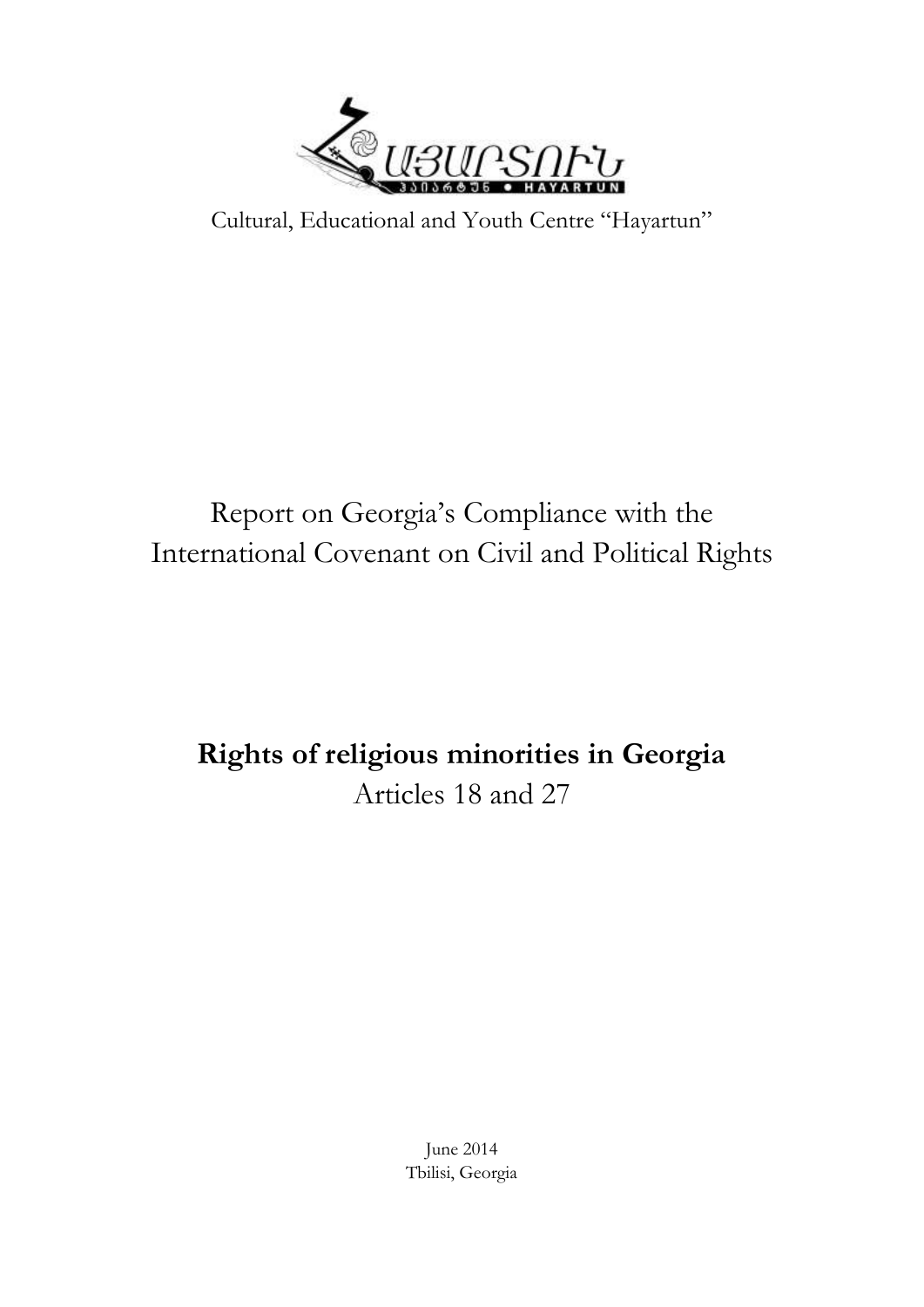#### © Levon Isakhanyan, 2014

All rights reserved. No part of this report may be reproduced or transmitted in any form or by any means without written permission from the copyright holder.

## **About the Organization**

1. The "Hayartun" Cultural, Educational, and Youth Centre is a secular community-based organization affiliated with the Diocese of the Armenian Apostolic Orthodox Holy Church in Georgia. Since its foundation on 30 April 2010, the Centre has served the Georgian Armenian community and those interested in the Armenian culture in Georgia, regardless of ethnic origin or religious affiliation. The main objectives of the organization include - promotion of cultural, educational and charitable activities, development and preservation of the Armenian cultural heritage in Georgia, promotion of the Armenian-Georgian dialogue, and protection of human rights in the country.

#### **Contact information:**

18, Armazi Street, 0103 Tbilisi, Georgia Phone: +995322546411 Email: hayartun@armenianchurch.ge

### **About the author**

2. Levon Isakhanyan holds European Master's Degree in Human Rights and Democratization from the European Interuniversity Centre for Human Rights and Democratization, Venice, Italy and Strasbourg, France, Master's Degree in International Institutions and Policies of Human Rights and Peace from the University of Padua, Italy, Master's Degree in Law from Sukhumi State University, Tbilisi, Georgia, and Certificate of Political Studies from the Institute of Political Studies of Grenoble, France. His overall professional experience comprises various positions in a number of organizations, including the position of the President of the Human Rights and Humanitarian Law Centre "Themis", Tbilisi, Georgia. Currently he works as the Head of the Department of Legal Affairs, Relations with the State Institutions and Interreligious Cooperation at the Diocese of the Armenian Apostolic Orthodox Holy Church in Georgia, teaches rights of ethnic, linguistic and religious minorities at the Ilia State University, Tbilisi, Georgia, and coordinates Political Participation through Dialogue project aimed to raising awareness about wide range of political processes and their interpretations among Georgian citizens of Armenian heritage - [www.ardzagank.ge](http://www.ardzagank.ge/)

## **Executive Summary**

3. This report is produced to provide the members of the Human Rights Committee (UN HRC) with specific information regarding implementation of articles 18 and 27 of the International Covenant on Civil and Political Rights (ICCPR) in Georgia. It concerns persons belonging to religious minorities.

4. In 2007, the UN HRC adopted number of recommendations for Georgian authorities concerning specific measures that should have been implemented in order to eradicate discrimination based on affiliation with certain groups. Majority of these recommendations have not been taken into consideration.

5. The State has made some formal steps, which could be characterized as those aimed to promotion of equality, however the de-facto implemented policies show that discrimination on the basis of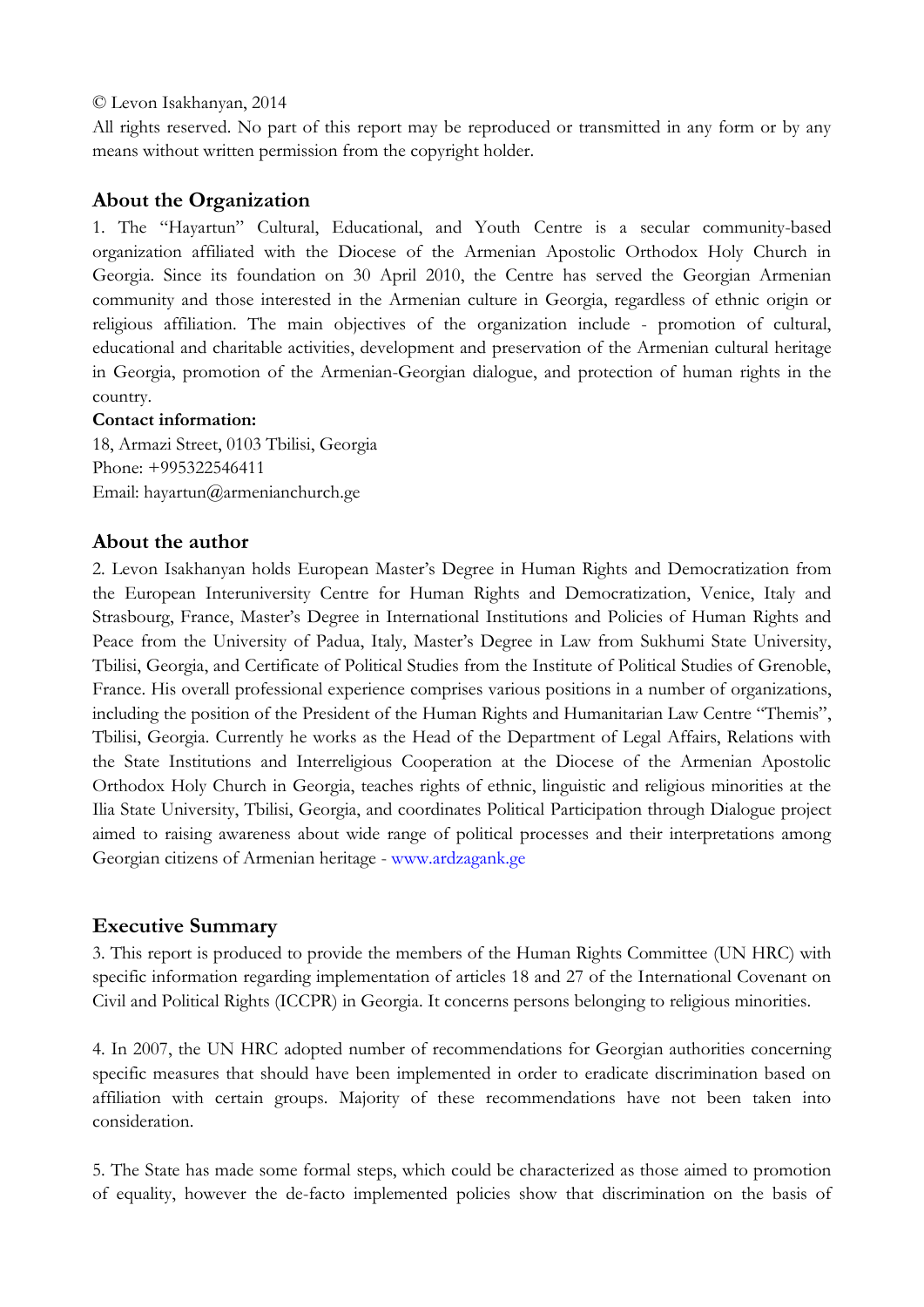religious affiliation and ethnic identity, including its linguistic dimension, remains a pressing issue in the current day Georgia's political agenda.

6. Notwithstanding specific recommendations of numerous international organizations, as well as demands of minorities to tackle challenges of their concern, Georgian authorities, during more than two decades prove to be unable or unwilling to accommodate legitimate concerns of certain segments of the multicultural Georgian society.

7. The situation of persons belonging to religious minorities continues to deteriorate. The main preconditions for this are the groundless claims of the dominant Georgian Orthodox Church, as well as the State's passive behavior with regards to the need for resolution of the issues related to the religious minorities. It is the State's responsibility to respect and to protect human rights of all the stakeholders within its jurisdiction, and the international community should contribute by all possible means to fulfill the obligations undertaken by the Georgian authorities.

## **Legal framework**

8. Article 9 of Georgia's Constitution recognizes complete freedom of belief and religion. Furthermore, it highlights the special role of the Orthodox Church in the history of Georgia and its separation from the State. By virtue of this article Constitutional Agreement (Agreement) should determine the relations between the State and the Orthodox Church. **The Agreement was signed on 14 October 2002, and since its adoption it became the main source of discrimination against religious minorities in Georgia.** Although, the Agreement itself does not concern religious minorities as such, it serves as a source of unequal treatment towards equally important subjects of the law.

9. According to article 1:3 of the Agreement, the Orthodox Church has been granted the status of a public law legal entity. On 5 July 2011, Georgia's Parliament adopted amendments to the Civil Code, which allow religious minorities<sup>1</sup> among other statuses, to have the same status. However, if in case of the Orthodox Church the State "loaded" formal status with specific rights, **in case of the religious minorities the status-holders are subjected to unequal treatment**.

10. In the fourth periodic report on implementation of ICCPR (State report on ICCPR implementation), the State mentions that religious organizations would be eligible for all benefits provided by the Georgian legislation.<sup>2</sup> In spite of this, the State employs **discriminatory policies towards religious minorities in the fields of restitution of confiscated properties, taxation, and allocation of public funds**. Similar examples of discriminatory policies may be brought as examples.

# **Restitution of property**

11. **Restitution of churches and other properties, confiscated from religious minorities during the Soviet era is a crucial issue**. Religious minorities, unlike the majority Orthodox Church, have been unable to secure restitution of their properties. The Orthodox Church claims ownership not only over Orthodox churches, but also over majority of those churches, which before the confiscation by

 $\overline{a}$ <sup>1</sup> Religious minorities, in order to get the status of legal entity of public law, should either have historical ties with Georgia or be recognized as religions in any Member-State of the Council of Europe.

<sup>2</sup> Fourth periodic report of Georgia on implementation of ICCPR, UN Document CCPR/C/GEO/4, 2012, para. 37.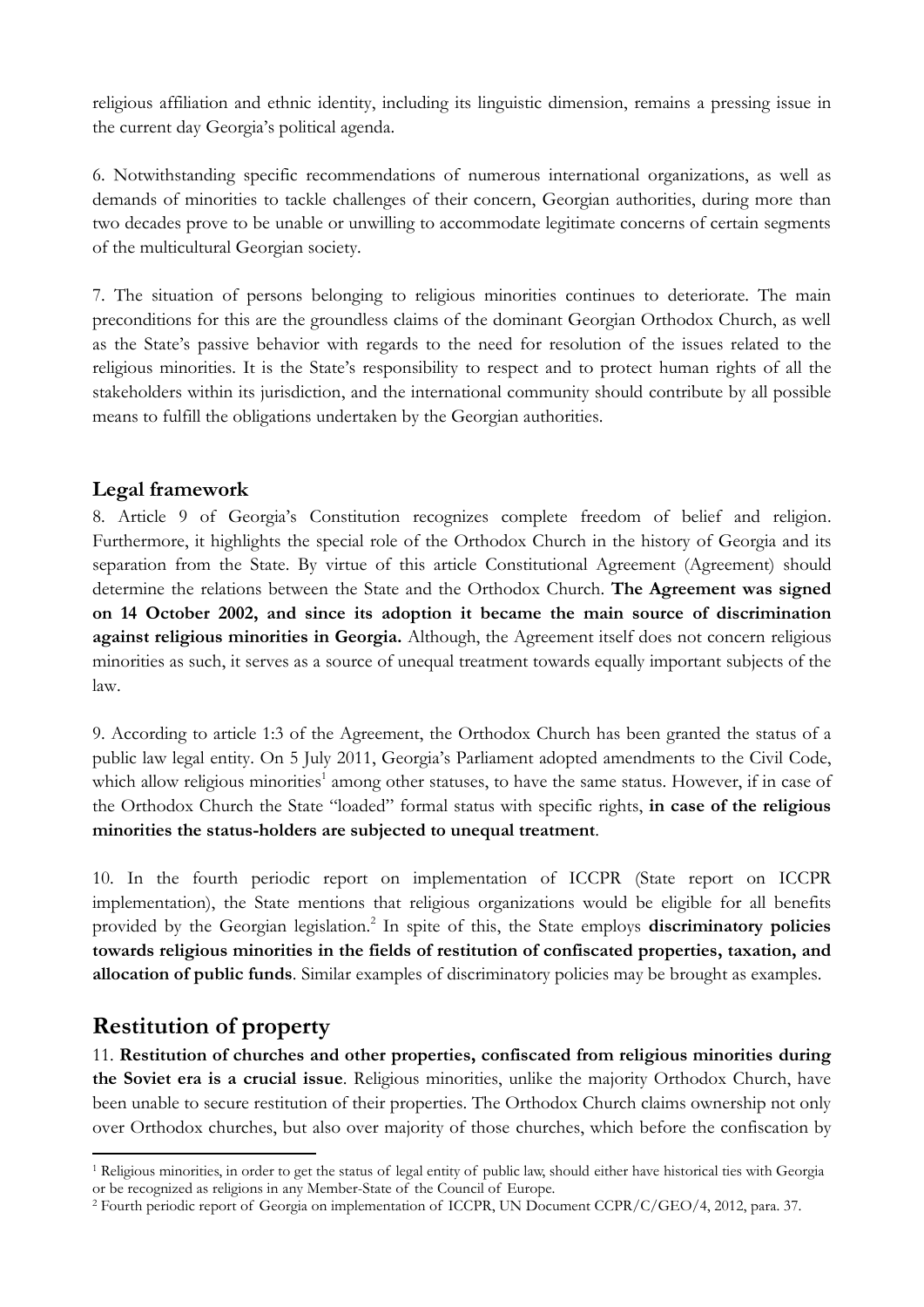Soviet authorities belonged to religious minorities. **The State facilitates the Orthodox Church's intention to expropriate minorities' properties**, including issuing property documentation.

12. The Orthodox Church has taken control over **40 Armenian Apostolic churches, including 7 in Tbilisi, 5 Catholic churches in various parts of Georgia, and 1 Lutheran church in Asureti village. Representatives of the Orthodox Church, with tacit permission from the State, have made them orthodox - "orthodoxized" them**, by changing their appearance and conducting orthodox rites inside the expropriated churches. In the case of Armenian churches, representatives of the Orthodox Church erased Armenian inscriptions from frescoes and tombstones, as well as destroyed elements of the Armenian ecclesiastical architecture, such as altar and font. In this regard, the Council of Europe (COE) Commissioner for Human Rights Nils Muiznieks, in his May 2014 report notes that "the Armenian Apostolic Church reported attempts by the Georgian Orthodox Church to expropriate Armenian religious properties, including through altering their appearance in order to erase Armenian elements, as well as acts of provocation and use of defamatory language against Armenians. There have also been complaints about the difficulty to repair and maintain some of the old Armenian churches as well as disputed ones, which are on the verge of collapse".<sup>3</sup>

13. Due to unsubstantiated claims of the Orthodox Church many other of minorities' churches have been closed since reinstatement of State independence and their legitimate owners are deprived of possibility to use them for the spiritual needs of the respective communities. **Some of them collapsed.** On 18 November 2009 the **14th century Mughnetsots Surb Gevorg Armenian Church collapsed**. On 14 May 2012, the **bell-tower of the 18th century Surb Nshan Armenian Church collapsed**. Both of these churches are situated in downtown Tbilisi and on 1 October 2007 they have been declared as Cultural monuments by the State.<sup>4</sup>

14. The Georgian government officially recognized a number of the Armenian churches claimed by the Orthodox Church as Armenian churches. **However, the restitution did not follow the recognition.** In the Second periodic report on implementation of the COE Framework Convention for the Protection of National Minorities the Government mentioned that **"[p]roject documentation for restoration of the Armenian Moghnisi, Surbnishani and Norasheni Churches in Tbilisi were finalized in 2011"**. 5 In the State report on ICCPR implementation the Government mentioned that **"[p]roject documentation is currently underway for those places of worship, which are in need of urgent rehabilitation, for instance Armenian Moghnisi and**  Surbnishani Churches".<sup>6</sup> In the latter report reference to the prominent Armenian church Norashen, which before the confiscation in 1930s, was used by the Georgian Armenian community since the  $15<sup>th</sup>$  century has disappeared, which is incomprehensible.

15. On 21 May 2014, during her visit to Georgia the **UN High Commissioner for Human Rights, Navi Pillay was informed about the discrimination in the field of restitution. In her response the High Commissioner mentioned that she is unhappy to hear about the selective approach** 

 $\overline{a}$ 

<sup>3</sup> Report by Nils Muiznieks, Commissioner for Human Rights of the Council of Europe following his visit to Georgia from 20 to 25 January 2014, May 2014, CommDH(2014)9, para 112.

<sup>4</sup> See Order №3/181 of the Minister of Culture, Monuments Protection and Sport of Georgia, 1 October 2007

<sup>5</sup> Second Report Submitted by Georgia Pursuant to Article 25, Paragraph 2 of the Framework Convention for the Protection of National Minorities, ACFC/SR/II(2012)001, 30 May 2012, para. 109.

<sup>6</sup> Fourth periodic report of Georgia on implementation of ICCPR, UN Document CCPR/C/GEO/4, 2012, para. 39.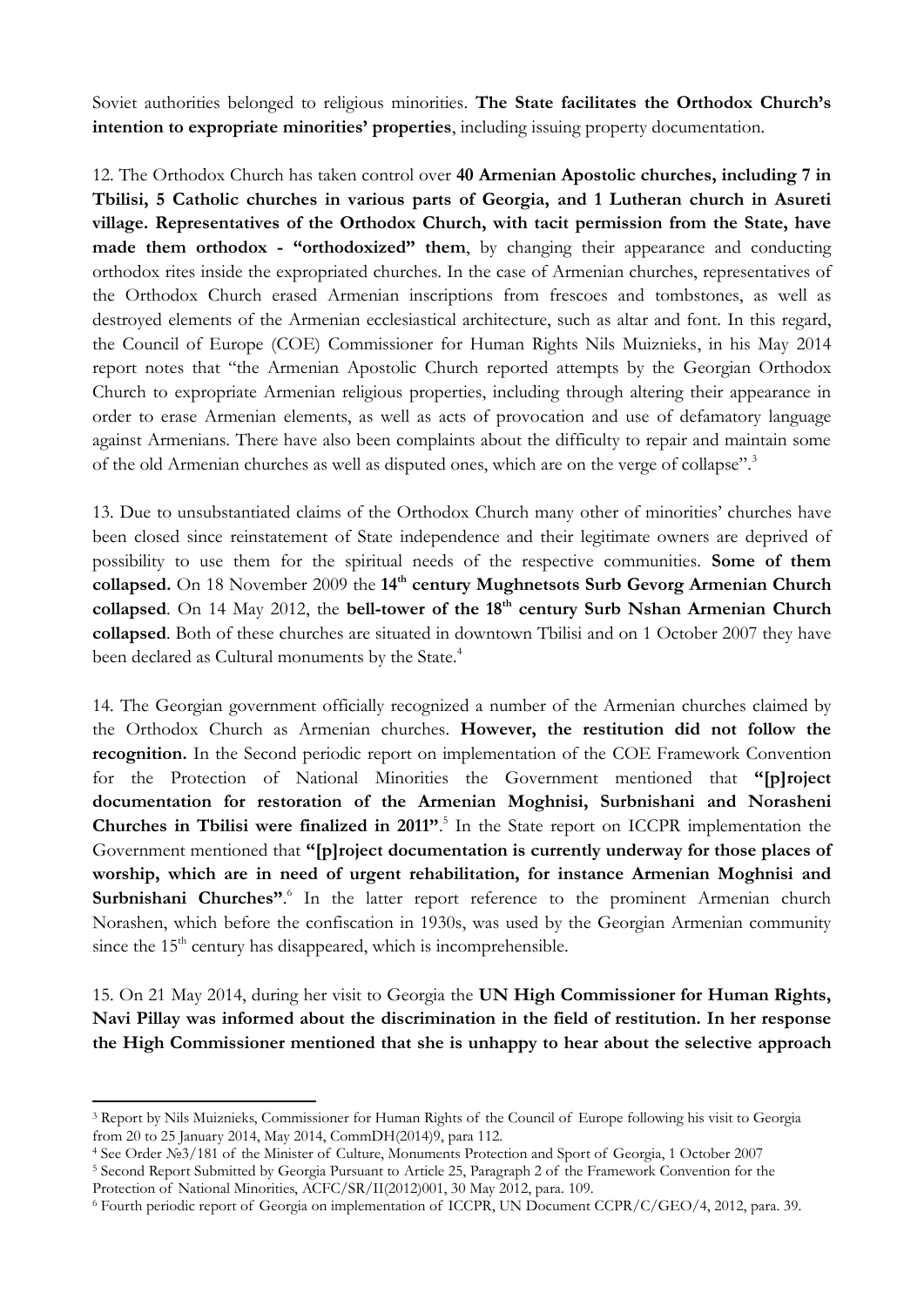**towards religious minorities in Georgia**. 7 She urged the Government of Georgia to implement the anti-discriminatory provisions of the Georgian Constitution.

16. In its concluding observations adopted on 15 November 2007 the Human Rights Committee expressed its regret as problems related to the restitution of places of worship and related properties of religious minorities, confiscated during the Communist era, have not been solved, and it **recommended to the Georgian authorities to address the problems related to the confiscation of places of worship and related properties of religious minorities**. 8

17. Restitution of property, confiscated from religious minorities was in the focus of a number of delegations within the framework of the first cycle of Georgia's **Universal Periodic Review** (UPR). The delegation of Italy asked for an update on the measures addressing the ownership and maintenance of places of worship and related properties claimed by religious minorities,<sup>9</sup> Slovakia noted the concerns expressed by the HRC on discrimination of religious groups,<sup>10</sup> Bulgaria<sup>11</sup> and Denmark<sup>12</sup> recommended to take steps to ensure equal enjoyment of the freedom of religion and belief, the Holy See recommended to address the problem regarding the confiscation of places of worship and related properties of religious minorities,<sup>13</sup> and Ecuador recommended to promote tolerance with regard to religious minorities and agreed with the views of the HRC about the need to take steps to ensure equal enjoyment of the freedom of religion and belief and to address the problems related to confiscation of places of worship and related properties of religious minorities.<sup>14</sup>

18. In response to the recommendation formulated by the Holy See<sup>15</sup> during the UPR, Georgian authorities mentioned that **Georgia recognizes the importance of addressing the problem regarding the confiscation of places of worship**. According to the Georgian authorities, since confiscations took place during Soviet rule and the issue remains highly contested among the various religious confessions, restitution can only result from careful study and investigation.<sup>16</sup> Although, **religious minorities have never been against careful study and investigation of the legitimate ownership of churches, such an attitude of the State proves to be discriminatory, as the State has not employed the same approach towards the Orthodox Church**. Actually, this is due to the lack of careful examination of legitimate ownership of churches that the Orthodox Church took over ownership of not only the Orthodox churches, but also numerous other churches, which belong to the minorities.

19. In the mid-term progress report of Georgia on implementation of recommendations elaborated within the framework of UPR, Georgian authorities mentioned that a careful study and investigation is

 $\ddot{\phantom{a}}$ <sup>7</sup> For more information concerning the UN Human Rights High Commissioner's position, including the video recording of the meeting see 'UN Human Rights High Commissioner Unhappy About Selective Approach towards Religious Minorities in Georgia', available at: <http://ardzagank.ge/en/5/191-04>

<sup>8</sup> See Concluding Observations of the Human Rights Committee on Georgia, UN Document CCPR/C/GEO/CO/3, 15 November 2007

<sup>9</sup> Report of the Working Group on the Universal Periodic Review: Georgia, A/HRC/17/11, 2011, para. 35.

<sup>10</sup> Report of the Working Group on the Universal Periodic Review: Georgia, A/HRC/17/11, 2011, para. 51.

<sup>11</sup> Report of the Working Group on the Universal Periodic Review: Georgia, A/HRC/17/11, 2011, para. 105.60.

<sup>12</sup> Report of the Working Group on the Universal Periodic Review: Georgia, A/HRC/17/11, 2011, para. 105.62.

<sup>13</sup> Report of the Working Group on the Universal Periodic Review: Georgia, A/HRC/17/11, 2011, para. 106.48.

<sup>14</sup> Report of the Working Group on the Universal Periodic Review: Georgia, A/HRC/17/11, 2011, para. 106.49.

<sup>15</sup> Report of the Working Group on the Universal Periodic Review: Georgia, A/HRC/17/11, 2011, para. 106.48.

<sup>&</sup>lt;sup>16</sup> Report of the Working Group on the Universal Periodic Review: Georgia, Addendum, A/HRC/17/11/Add.1, 2011, page 2.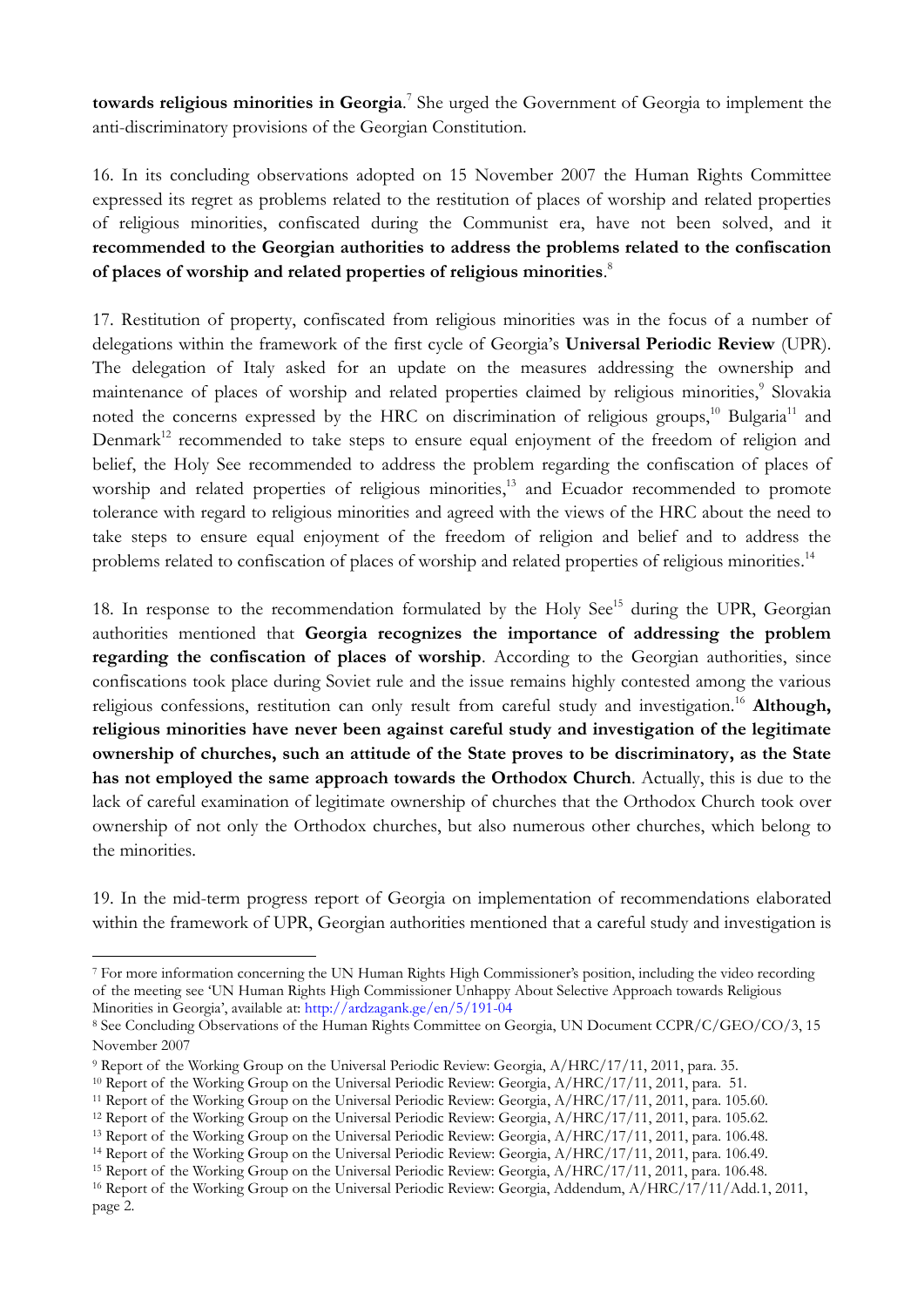currently underway.<sup>17</sup> **However, representatives of respective religious communities have not been invited to participate in such activities. 18**

20. The problem of restitution has been highlighted by regional human rights mechanisms as well. The Advisory Committee of the COE Framework Convention for the Protection of National Minorities mentioned that **"[g]enerally speaking, while the properties of the Georgian Orthodox Church have been, or are being, returned, the return process has been delayed for the other churches. Strong tensions were reported in relation to inter alia, the return of Armenian churches and attempts of the Georgian Orthodox Church to take over some of these buildings (as in case of several churches in Tbilisi, including the Surb Norashen church used by the Armenian community since 15th century)**."<sup>19</sup>

21. On January 25, 2014 during his visit to Georgia the COE Human Rights Commissioner noted, "**it is clear the process of property restitution as it has taken place up until now has been marked by injustices and unfairness towards minority religious communities.** I have learned that there is an ongoing process of discussion between various religious groups and the Government on the restitution of property, and some progress has been made, for example, recently a Synagogue and a Lutheran church were restored to their congregations. **Clearly much more needs to be done and it is clear that there are many churches that belonged to the Armenian Church that have not yet**  been restituted".<sup>20</sup> In his follow-up report, the Commissioner recommended to the Georgian **authorities to pursue a process of returning of the confiscated religious properties to their owners and resolves the problem of disputed properties**. 21

22. In his September 2013 report European Union (EU) Special Adviser on Constitutional and Legal Reform and Human Rights in Georgia Thomas Hammarberg highlights, "a pending issue is the restitution of churches confiscated in the Soviet period and handed to the Georgian Orthodox Church in the 1990s. **To date, both the Armenian Diocese and the Catholics have failed to regain them**".<sup>22</sup>

23. The issue has been raised by the Public Defender (Ombudsman) of Georgia as well. In his most recent annual Parliamentary report on human rights situation in Georgia **the Ombudsman** 

 $\ddot{\phantom{a}}$ 

<sup>17</sup> See Mid-term progress report of Georgia on implementation of recommendations elaborated within the framework of the UPR, page 138, available at: [http://lib.ohchr.org/HRBodies/UPR/Documents/Session10/GE/mid](http://lib.ohchr.org/HRBodies/UPR/Documents/Session10/GE/mid-term_reportGeorgia.pdf)[term\\_reportGeorgia.pdf](http://lib.ohchr.org/HRBodies/UPR/Documents/Session10/GE/mid-term_reportGeorgia.pdf)

<sup>&</sup>lt;sup>18</sup> Representatives of the Armenian Diocese have been invited to participate only in the monitoring commission whose mission is to oversee the conservation of Armenian churches, claimed by the Orthodox Church in downtown Tbilisi, rather than their restoration to the Armenian Diocese in Georgia.

<sup>19</sup> Opinion on Georgia, ACFC/OP/I(2009)001, 10 October 2009, para. 96.

<sup>&</sup>lt;sup>20</sup> For more information concerning the COE Human Rights Commissioner's position, including the video recording of the meeting see 'Council of Europe Human Rights Commissioner: «it is clear the process of property restitution as it has taken place up until now has been marked by injustices and unfairness towards minority religious communities»', available at:<http://ardzagank.ge/en/5/196-06>

<sup>21</sup> Report by Nils Muiznieks, Commissioner for Human Rights of the Council of Europe following his visit to Georgia from 20 to 25 January 2014, May 2014, CommDH(2014)9, para. 119.

<sup>&</sup>lt;sup>22</sup> Georgia in transition. Report on the human rights dimension: background, steps taken and remaining challenges. Assessment and recommendations by Thomas Hammarberg in his capacity as EU Special Adviser on Constitutional and Legal Reform and Human Rights in Georgia, September 2013, page 26, available at: [http://eeas.europa.eu/delegations/georgia/documents/virtual\\_library/cooperation\\_sectors/georgia\\_in\\_transition-](http://eeas.europa.eu/delegations/georgia/documents/virtual_library/cooperation_sectors/georgia_in_transition-hammarberg.pdf)

[hammarberg.pdf](http://eeas.europa.eu/delegations/georgia/documents/virtual_library/cooperation_sectors/georgia_in_transition-hammarberg.pdf)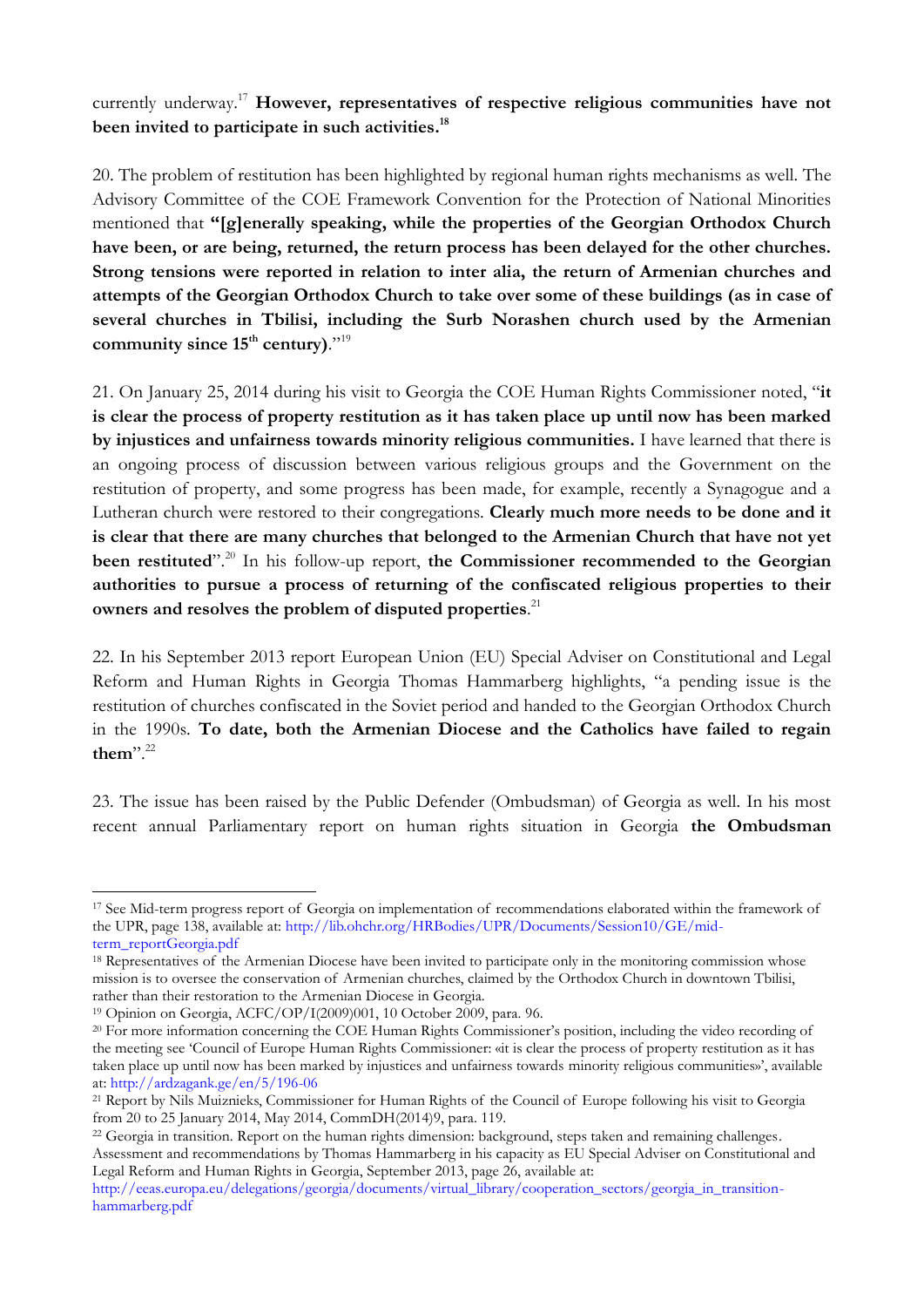**recommended to the Government to create a commission mandated with studying restitution related issues**, with participation of the Ombudsman and civil society.<sup>23</sup>

24. The State, while talking about implementation of ICCPR article 18 mentions that there is Council of Religions at the Office of the Ombudsman.<sup>24</sup> It is commendable that the State recognizes the importance of existence of such body. However it seems that the **State recalls of the Council mainly when it reports to an international body about its human rights profile**, while at the national level it does not take into consideration some important recommendations elaborated within the Council. These are just few of the recommendations of the Council which have not been taken into consideration: to make relevant changes to the tax legislation in order to ensure equal tax regime for all religious unions; to develop special guidelines for school principles to enable them to turn school environment into religiously neutral; to present in the shortest time possible a detailed action plan for solving the question of so-called disputable churches and ownership problem of those cult buildings, which were taken away from their historical owners by Communist officials in Soviet times; to pay equal attention to preservation and restoration of cult buildings belonging to all religious unions; to prevent arbitrary changes of interior and exterior of the disputable cult buildings.<sup>25</sup>

#### **Allocation of public funds**

25. Since 2002 the State has directly transferred more than 120 million US dollars from the State budget to the Orthodox Church. According to both the State officials and Orthodox clergy, these funds are being allocated as a form of partial reparation for repressions against the Orthodox Church during XIX and XX centuries, when Georgia lost its statehood. This is another instance of discrimination against religious minorities as the Orthodox Church was not the only religious organization subjected to repressions during the mentioned period of time. **Reparations provided exclusively to the dominant church is discriminatory vis-à-vis those subjects of the law who**  are in a comparable situation. On  $27$  January  $2014$  the Government adopted a decision<sup>26</sup>, which gives the right to receive reparations additionally to four other religious organizations, such as the Armenian Apostolic Church, the Roman Catholic Church, the Jewish Community and the Muslim Community. This is a discriminatory decision of the Georgian authorities, as it does not recognize equal right to reparations for all the eligible religious organizations.

26. **The State discriminates religious minorities in the field of allocation of public funds for maintenance of their places of worship**. While on the one hand it recognizes that the minorities' belonging places of worship make part of the country's cultural heritage, on the other hand it takes care exclusively of the Orthodox churches.

27. Because of such an attitude two cultural monuments of the Armenian origin collapsed in the center of Tbilisi. Before the collapse they were recognized as cultural monuments by the State. These are the churches, which were recognized as Armenian by the Government (see para. 14) however as the Orthodox Church claims them, the Armenian Diocese was unable to regain ownership over these

 $\overline{a}$ <sup>23</sup> Annual Report of the Public Defender of Georgia on the Situation of human rights and freedoms in Georgia: 2013, page 316, available at:<http://www.ombudsman.ge/uploads/other/1/1563.pdf>

<sup>&</sup>lt;sup>24</sup> Fourth periodic report of Georgia on implementation of ICCPR, UN Document CCPR/C/GEO/4, 2012, para. 141. <sup>25</sup> Complete list of recommendations is available at:

[http://tolerantoba.ge/index.php?id=1281619892&sub\\_id=1359539573](http://tolerantoba.ge/index.php?id=1281619892&sub_id=1359539573)

<sup>26</sup> See Decree of the Government of Georgia №117, 27 January 2014.